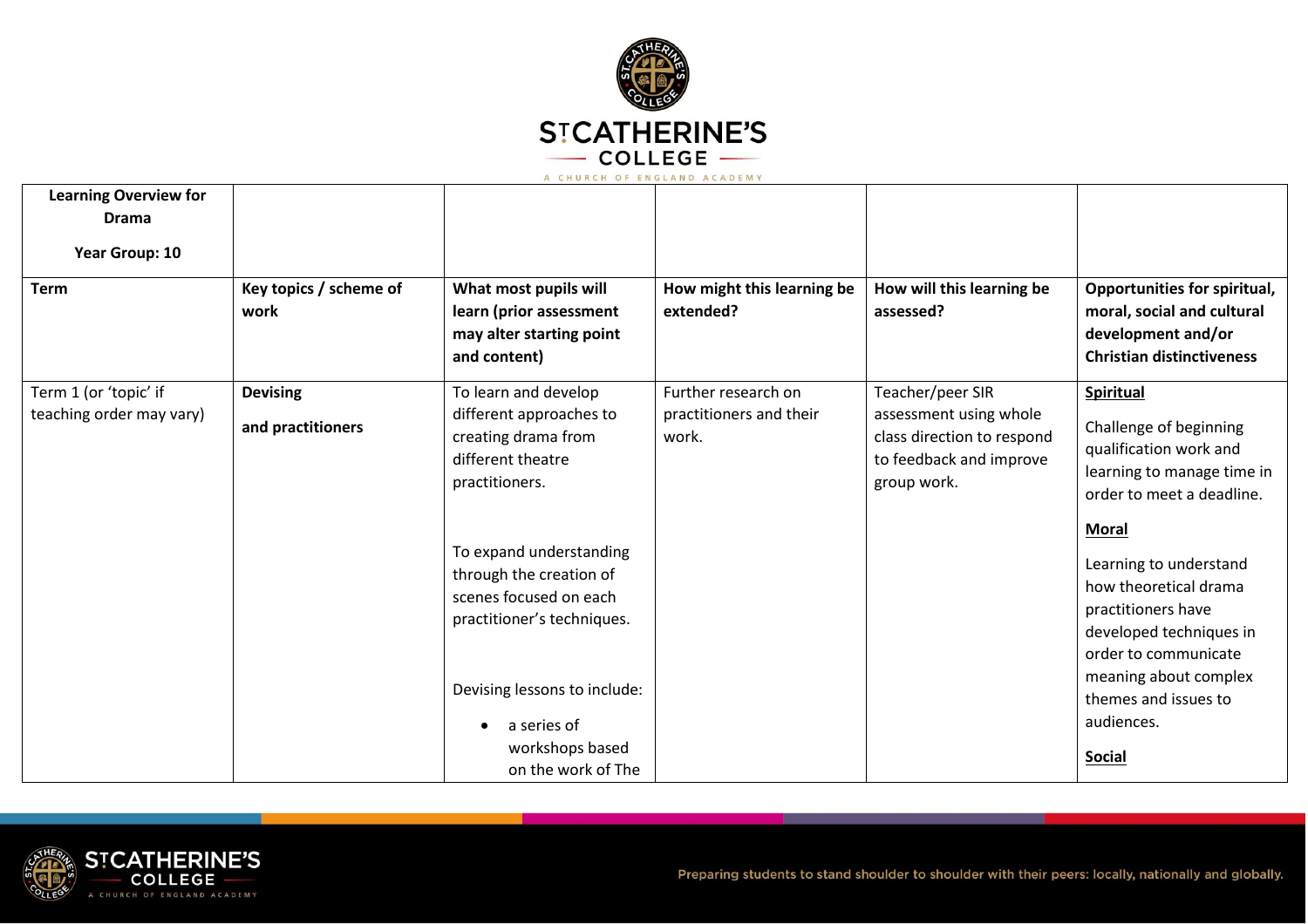

| Paper Birds Theatre              | Learning to understand the   |
|----------------------------------|------------------------------|
| Company                          | societal importance of       |
| a series of                      | performance through the      |
| workshops focusing               | exploration of the purpose   |
| on devising to a                 | and creative intentions of   |
| brief                            | performance work.            |
| to explore the use               | <b>Cultural</b>              |
| of props as a                    |                              |
| starting point for               | Learning about the roles     |
| drama                            | and responsibilities of      |
| to use visual stimuli            | practitioners and the ideas  |
| as a starting point              | and practices of theoretical |
| for drama                        | practitioners.               |
| to use still image,<br>$\bullet$ |                              |
| narration and                    |                              |
| movement to                      |                              |
| create a storyboard              |                              |
| to develop your                  |                              |
| storyboard to                    |                              |
| create a short play              |                              |
| to explore the                   |                              |
| structure of a                   |                              |
| typical plot                     |                              |
| to dramatise a                   |                              |
| traditional story,               |                              |
| focusing on                      |                              |
| structuring the plot             |                              |
|                                  |                              |

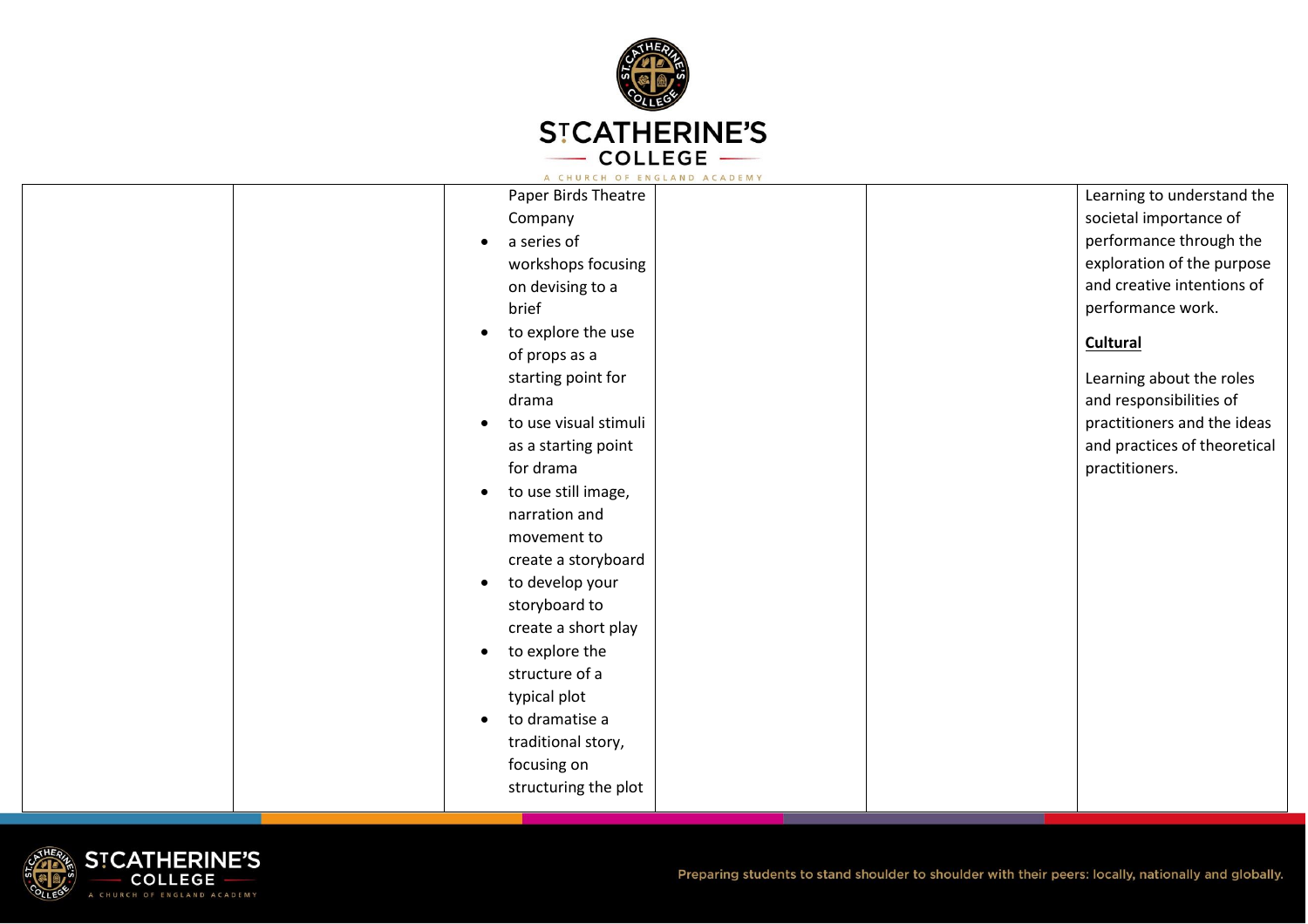

| Terms 2, 3, 4 and 5 | <b>RSL</b><br>Internal component-<br><b>Performing Texts</b> | Pupils will rehearse and<br>perform scenes from two<br>texts.<br>One of these will be from a<br>contemporary text by John<br>Godber and the other will<br>be a soliloquy from a<br>Shakespeare play.                                                                            | Pupils will be expected to<br>learn their lines for their<br>performances and<br>complete various<br>coursework tasks. | Teacher feedback and peer<br>evaluation during the<br>rehearsal process.<br>Teacher grading of pass,<br>merit or distinction for<br>both performances<br>(contemporary and modern<br>text).                 | <b>Spiritual</b><br>Develop confidence in their<br>ability to succeed through<br>thorough preparation.<br><b>Moral</b><br>Develop their<br>understanding of how to<br>respond to issues, ideas<br>and themes within a text<br>and create and develop |
|---------------------|--------------------------------------------------------------|---------------------------------------------------------------------------------------------------------------------------------------------------------------------------------------------------------------------------------------------------------------------------------|------------------------------------------------------------------------------------------------------------------------|-------------------------------------------------------------------------------------------------------------------------------------------------------------------------------------------------------------|------------------------------------------------------------------------------------------------------------------------------------------------------------------------------------------------------------------------------------------------------|
|                     |                                                              | Pupils will also research<br>these texts and complete<br>coursework which involves<br>them considering the play's<br>context, the language used<br>by the playwright and the<br>demands for the actor and<br>the language used to create<br>a role.<br>Finally they will review | Pupils can view examples of<br>both Godber's work and<br>Shakespeare.                                                  | Teacher grading of pass,<br>merit or distinction for<br>coursework tasks and<br>review of their<br>performance, including<br>what is needed to achieve<br>to achieve the grade above<br>(where applicable). | performance work which<br>creates meaning for an<br>audience.<br><b>Social</b><br>Understanding how to<br>contribute to group work<br>and support and motivate<br>others in the group.<br>Cultural<br>Understand how the                             |
|                     |                                                              | their performance detailing                                                                                                                                                                                                                                                     |                                                                                                                        |                                                                                                                                                                                                             | context of a play informs its<br>themes, issues and ideas                                                                                                                                                                                            |

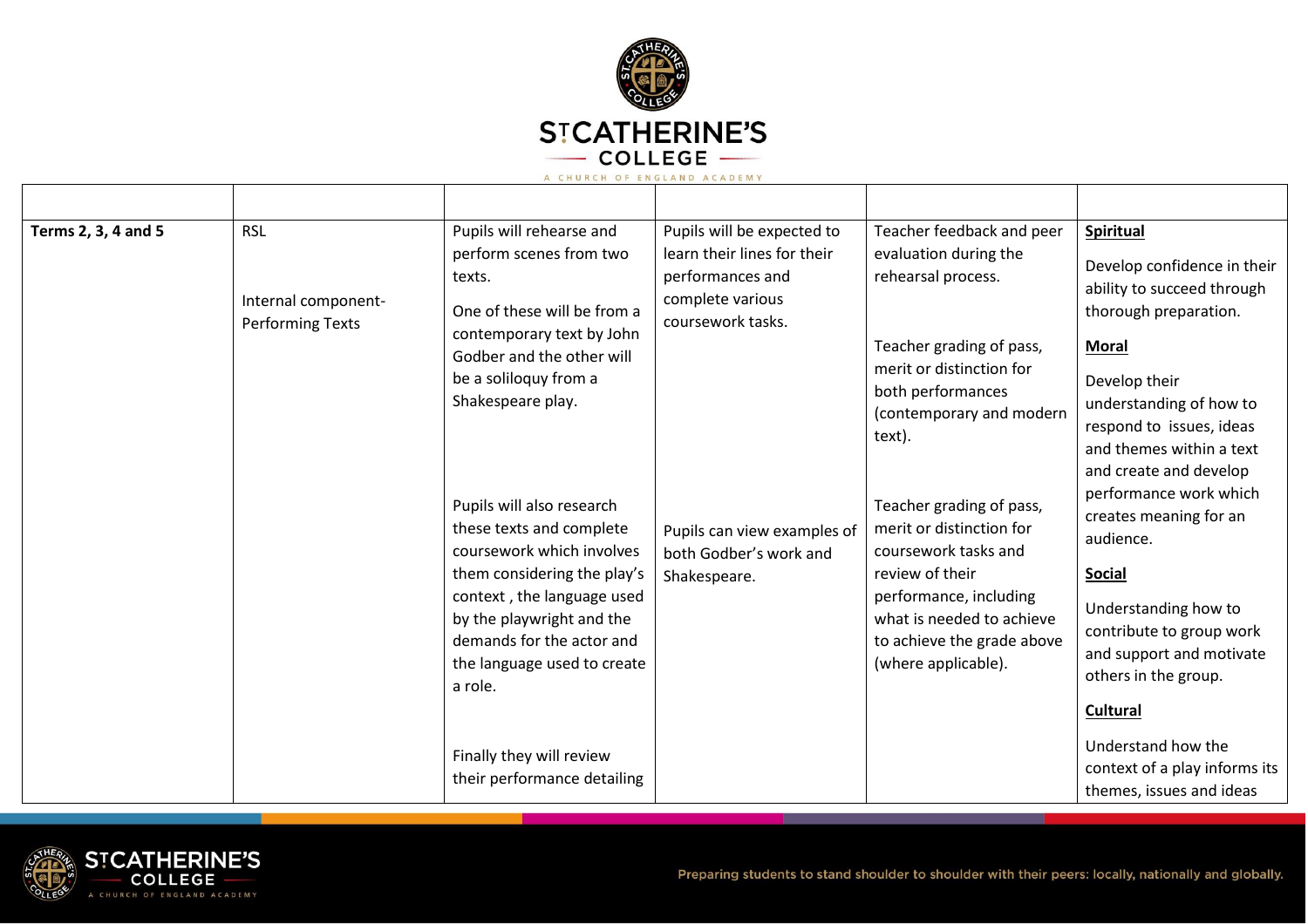

|        |                                               | their strengths and areas<br>for improvement.                                                                                                                                                                                |                                                         |                                                                                                                    | and explore how these can<br>then be expressed within                                                                                                                                                                                                                                          |
|--------|-----------------------------------------------|------------------------------------------------------------------------------------------------------------------------------------------------------------------------------------------------------------------------------|---------------------------------------------------------|--------------------------------------------------------------------------------------------------------------------|------------------------------------------------------------------------------------------------------------------------------------------------------------------------------------------------------------------------------------------------------------------------------------------------|
|        |                                               |                                                                                                                                                                                                                              |                                                         |                                                                                                                    | performance.                                                                                                                                                                                                                                                                                   |
| Term 6 | <b>Revising Devising</b><br>and practitioners | To revise and develop<br>different approaches to<br>creating drama from<br>different theatre<br>practitioners.<br>To expand understanding<br>through the creation of<br>scenes focused on each<br>practitioner's techniques. | Further research on<br>practitioners and their<br>work. | Teacher/peer SIR<br>assessment using whole<br>class direction to respond<br>to feedback and improve<br>group work. | <b>Spiritual</b><br>Opportunity for students to<br>experience three different<br>approaches to theatre and<br>reflect on which style of<br>theatre they feel drawn to.<br><b>Moral</b><br>Use of Didactic Theatre<br>(Brecht) to explore political<br>and moral messages in<br>nursery rhymes. |
|        |                                               | Revision lessons to include:<br>a series of<br>workshops based<br>on the work of The<br>Paper Birds Theatre<br>Company<br>a series of<br>$\bullet$<br>workshops focusing<br>on devising to a<br>brief                        |                                                         |                                                                                                                    | <b>Social</b><br>Opportunity to explore<br>varied social situations<br>through drama using<br>different techniques to<br>elicit emotional reactions<br>and deeper more analytical<br>understanding.<br><b>Cultural</b>                                                                         |